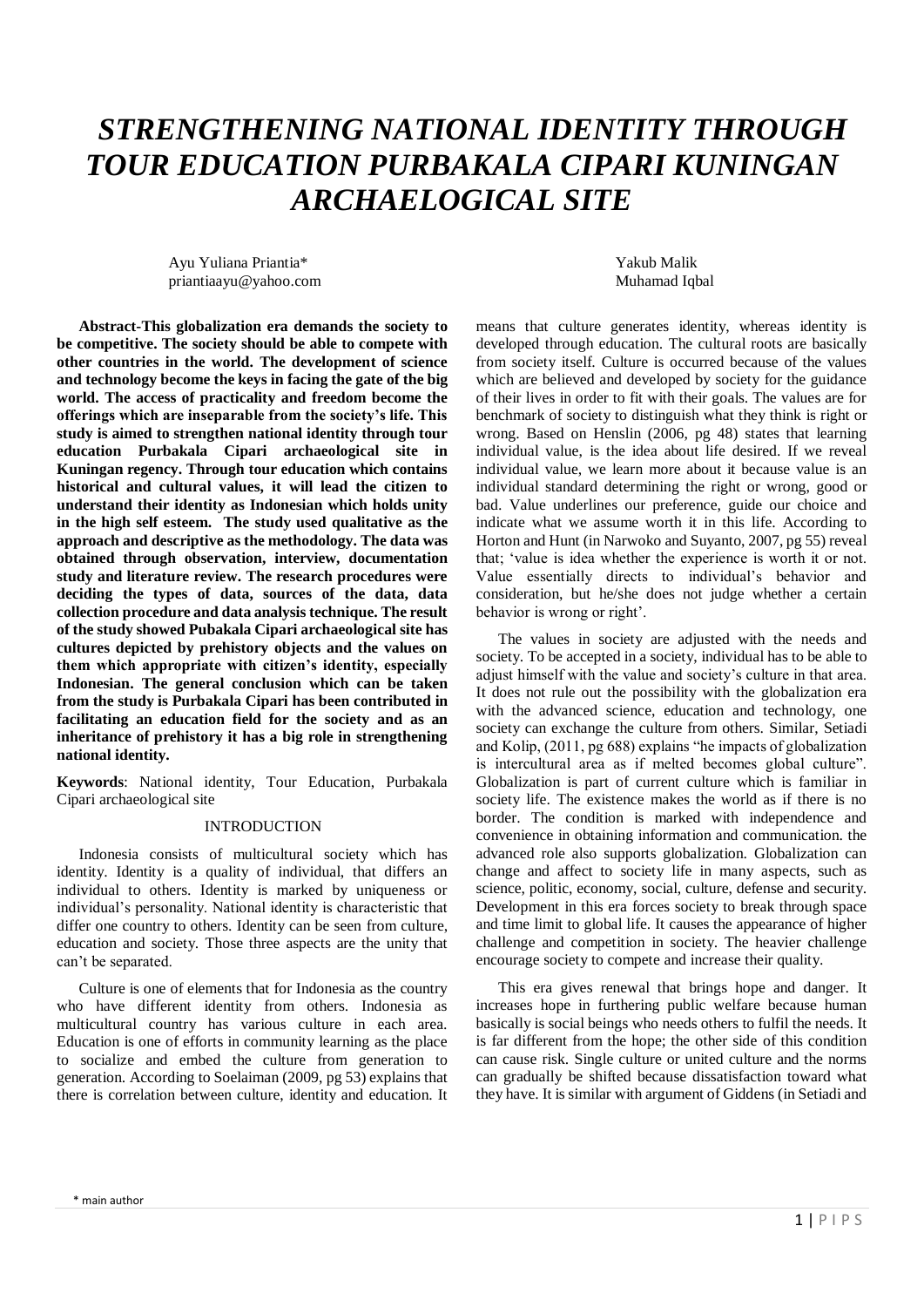Kolip, 2011, pg 691) "every country aware that they contribute in world process that changes without any control, it is marked by the taste of interest in the same things, change and uncertainty and also possibility that happens".

To keep the value and culture, it needs socialized efforts for the next generation. Based on Scott (2011, pg. 259) "socialization is the concept which introduces that social, history of individual

is formed in sustainable culture transmission process. The same as Scoot, Nasution (2011, pg 126) explains that "Socialization is process to guide individual to social world, socialization is conducted by teaching individual about culture they have and follow, so that he/she becomes the good member in sharing in certain group."

The risk that appears from globalization can cause moral dedication and good change socially or culture which are in society's environment. The impacts are the loss of nation identity. Nation identity is a concept related to character that distinguish Indonesia and other countries. Nation identity with form of culture values are the result of community association whose environment have complex homogeneity as in Indonesia. Good citizen as Indonesian has duty in defending nation identity as the identity of the country. Nation identity of Indonesia reflects in Pancasilla as way of life in nation and state. One of values in Pancasila is culture. Culture is one of elements that form nation identity as identity because it has model and set of knowledge that are taken from the environment, as things and behavior. In line with Selo Soemardjan and Soelaeman Soemardi (in Soekanto, 2010, pg 151) argues that culture as "all result of works, tastes, inventiveness of society. Works of society generate material culture which are needed human to dominate the environment so that the power can be perpetual for the needs of society".

Talking about the form of culture that is concreate can be depicted with the buildings or things. One of them is cultural heritage. Cultural heritage is the most important heritage of nation that needs to be preserved as identity of the country, which helps in developing knowledge and culture. In line with Salim (2008, pg 12) function of cultural preservation "as the mark of past time, cultural preservation maintained and used to continue ego of human creativity. When it is used in the right way, cultural preservation makes ongoing human identity". Cultural heritage has high enough value in many aspects of life, reviewed from historical background until the study of cultural preservation usage from society and surroundings. Preservation and care of cultural preservation need to be developed by government and society for the sustainability of the next generation.

There are buildings that contain heritage objects from civilization in the past that are made small museum and park with the characteristic of Metalithium buildings, such as coffin grieve, stone terrace and menhirs which are located in Cipari village. It has become tourist object. This finding happens twice in settlement period in 500 BC until 1000 BC, those are Neolithic and Megalitic. The findings clearly reflect in detail

about organization at that time. That period depicted society's development that knew belief in stone building as media to communicate between human beings and ancestral spirit who passed away. From that believe, people at that time were sure that the good relation with spirit would bring welfare in many aspects in life such as agriculture, farms and others.

There uniqueness become interesting elements in Cigugur Sub-district, especially archaeological sites of Cipari as interesting main topic to be learnt deeper so that government and society can take the benefit of the existing, and society know more about tourism object with benefit education value that is good to continue nation identity as socialization media toward net generation. Based on the explanation above, the question is how depiction in archaeological site of Cipari Kunungan , and how archaeological site of Cipari takes role in contributing as brace of nation identity?

### RESEARCH METHOD

This research was conducted in Cipari Village, Cigugur Sub-district, Kuningan District, in tourist attraction of Archaeological Sites of Cipari. The general purpose of this research was to get information from archeological site of Cipari through educational history tour as tool to strengthen identity. This research was conducted with descriptive method in qualitative approach with collecting data technique that were obtained from observation, interview, literature study and documentation. based on Aevilla et al (in Tuwu, 1993, pg 73) "descriptive research generally consists of kind of things, (1) case study, (2) survey, (3) developmental study, (4) follow up study, (5) trend analysis, (7) correlational study)."

Data processing was conducted based on the result that was obtained from observation in field, interview, literature study and documentation in field. The data was processed according to flow stages which was done with qualitative approach. The stages of processing data were done with triangulation, observation overtime, data reduction, data validation, member check, using reference, drawing the conclusion until presenting the data.

#### **RESULT OF THE RESEARCH AND DISCUSSION**

# **The history of archaeological site of Cipari**

the beginning of Archaeological site of Cipari was farmland and the garden belonged to Cipari people. Most of Cipari people worked as farmer and cow breeders. It begun with the finding of archaeological thing in prehistoric time when Mr. Wijaya did his farm activity, farmer in Cipari in 1971. The found thing was considered 3000 yeasr old BC. Based on typology and stratigraphy of Cipari Archaeological site, it was estimated getting experience two periods, the end of Neolitic and the beginning of people knowing bronze (perundagian) about 500- 1000 BC. At that period, society had known several systems such as belief, organization, social, culture and others.

The transition between Neolithic and bronze were wellknown with megalithic period. Megalithic was a society tradition in big stone period. Big stone had various forms that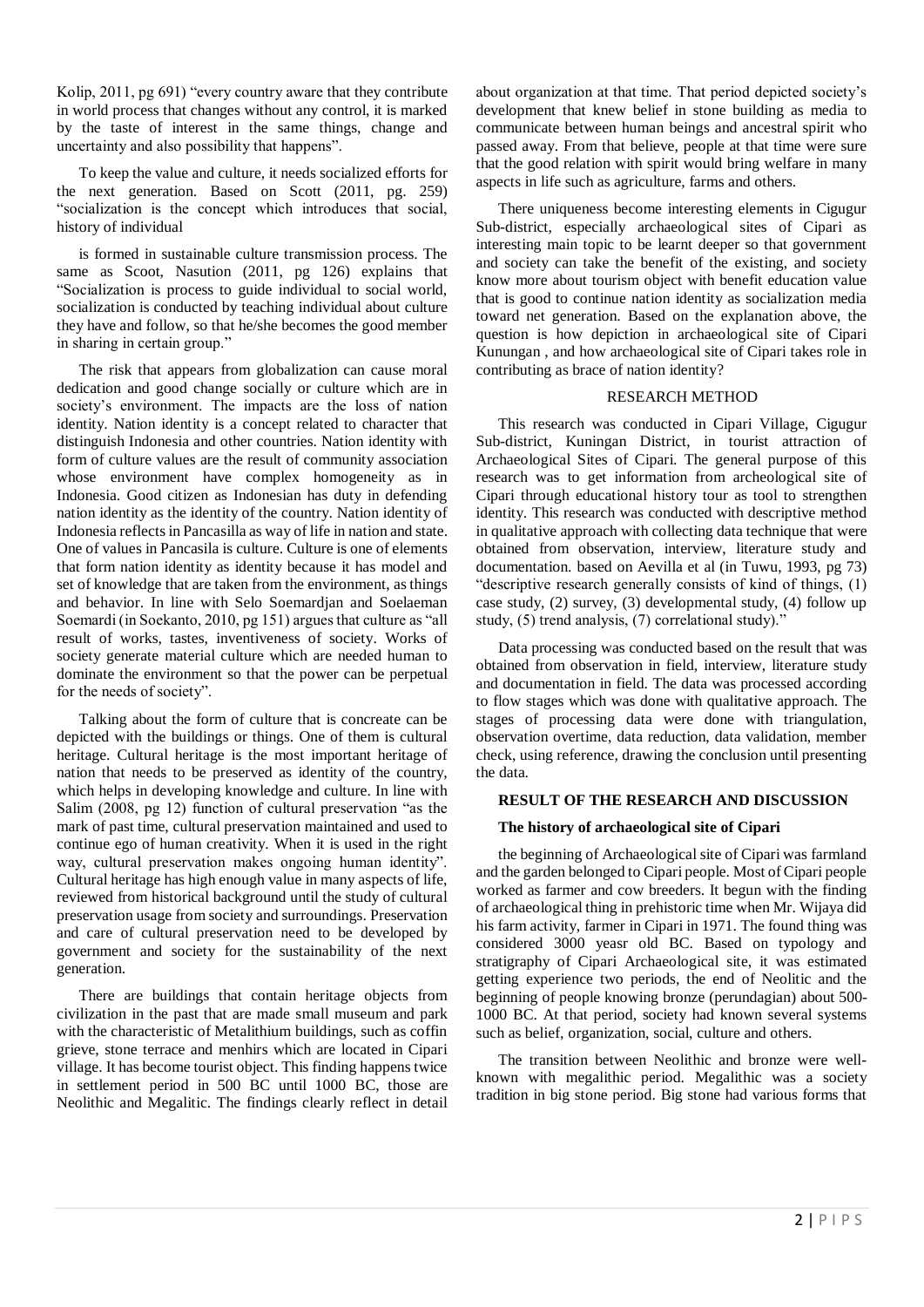were different and adjusted by the function. In megalithic tradition, society believed there were relation between death and life. People believed that death people were still alive, they just moved to eternal nature but people and death people could communicate. The media which was used was building the monument of stone as the coming mark of death people's spirit, medium of respect, symbol of goodness/charity/service of individual and it was ended with ceremonial and party.

The area of Cipari Archaeological site is 7.000 m², but the area was extracted of 2500 m² by divided 11 square with the depth of 1-2 meters. The width of the building is 700 m², with the limit of north site, the south of settlement, the east of garden and west of settlement. Location coordinate point is 06° 57' 741" LS and 108° 28' 156" BT with 668 m. Cipari Archaeological site is managed by tourism and culture departments of Kuningan District, BPCB Serang, and BPKSNT Bandung. The location f Cipari Archaeological site is right in mountain slope of Ciremai. There are many arguments revealing that if location of Cipari, especially the location of Cipari Archaeological site if it is done the excavation more, there will be more archaeological things. It is strengthened with ancient human culture in megalithic tradition that had known several life systems such as how to grow crops, breeding and living in one places. That culture of society is reflected in the location of Cipari that directs on suitable characteristics. It is not far from the location of Cipari, there is a lake and water sources. Cipari Village is also between 2 two big rivers, Citaba and Cigugur river. The name of Cipari was taken from that condition. Cipari consist of Ci and Pari. Ci means water and Pari means inundation, if it is united become puddle. Whereas there is no special name of Cipari Archeological site. The given of the name was adjusted with the type of location and finding type regarding the period of ancient human. So, the name is officially Cipari Archaeological site.

Other supports that encouraged the lives of ancient people in Cipari village was the finding of tools and equipment of ancient people in that period such as stone axes, *pendil, jambaran, kekeb* and others. Tools and equipment's that were found were not in intact condition. The function of tools and equipment of ancient people leaded to to megalithic tradition which reflected the human in that period who has had developed. If it is studied deeper, people in megalithic has had been able to do food producing. The ability was strengthened by the tools such as kekep, vagatable rings and on the equipment which were found in Cipari Archeological sites.

# **Education of Historical Tour Cipari Archeological Site, Kuningan**

Establishment of Cipari Archaeological Site has helped people in many aspects especially in education and formal and informal learning. The given facilities are enough to support those activities. The facilities are such as museum of ancient things, ancient park which is located in front of museum, custom house of sunda, Booklet as guide tool for tourists regarding information of ancient things and the history of Cipari Archeological site, tourist guides who take role in

guiding the place tourist haven't known yet and Kuningan District museum that has been lately established which informs regarding culture and sites in Kuningan District. In line with Roppolo (1996, pg 191) states "countries become interdependent, their success, economic growth and welfare will really depend on ability of two industries, education industries and tourism industries to create the ways which are needed to support international exchange and learning".

The facilities give education to people, especially the visitor. Besides giving the real education, Cipari Archaeological Site can give education value. If it is reviewed, the values reflected ideology of Pancasila which is as guideline to live nation and state in Indonesia. The value is saved in concreate culture as tools and equipment of ancient people. Abstract value also reflected in their activities such as ceremony and ritual. In line with Koenjraningrat (1974, pg 15) that stated 'the culture form consists of three complex things such as ideas, notion, values, norms, rules, others, culture as complex activity from behavior pattern of human in society, culture as things from human work,"

Cipari Archeological Sites is the evidence that can be learnt and understood. There are many life values taken from past time that can be implemented at this time and in the future; value of belief, knowledge, organization until economic.

The beliefs are someone belief toward things they are sure about. Indonesia had had ensured the independence for each person to believe in religion according to what they are sure, based on the constitution. Religion is the most important aspect for people as basic life of people to control their selves. The function of religion is not only for the past, current and in the future, but also for living in earth and hereafter. The religion has existed since ancient era. People in pre- historic time called the religion with term of belief. The meaning that was taken from the location is the higher symbol of media reflected human, the closer relationship with god. God has highest position. Media of big stone is called menhir. There are not many numbers of menhir or it usually is only big one. It gave symbol that human had to focus in one thing, eternal life. Upright position meant with the good life as applicable provision.

Cipari Archaeological Site is estimated of one of history evidences ancient people of Homo Sapiens that ever stayed in Cipari village at transition time, the end of Neolithic and the beginning of bronze. At that time, it resulted many cultures. It is well-known as megalithic tradition or the era of big stone. The human works result in Megalithic era were menhir, stone altar, dolmen and coffin grave. four things were made of big stone and they are rough without smoothing process. The function of four of them were not really different. Menhir, altar stone and dolmen were used as communication tools from human to God, spirit and death people. People in prehistoric believed that each soul would always live, what make them different was real and mortal. The good relationship was not only between the people but also the with God, and death people. They often did ceremony, ritual and worship. Big stones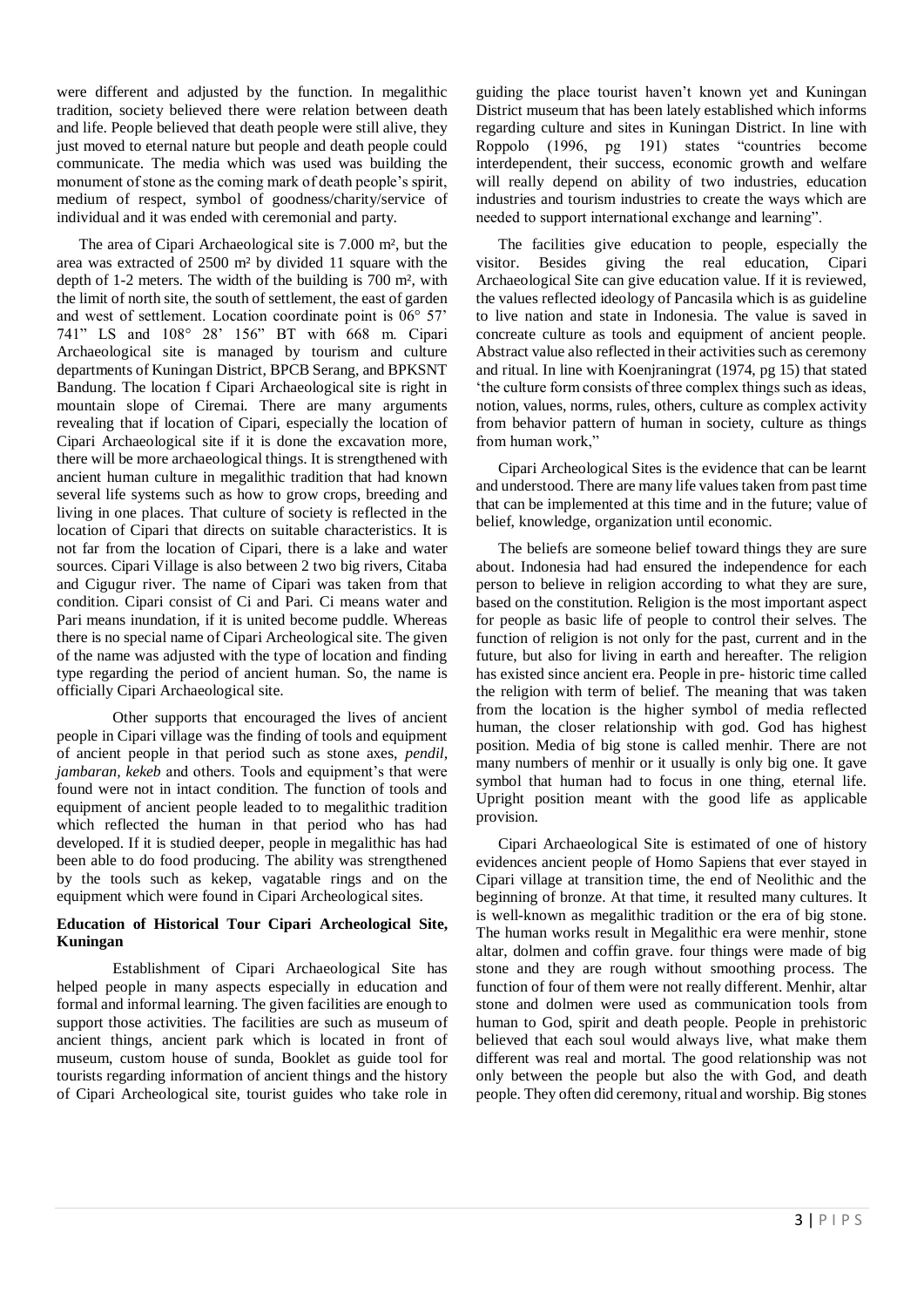were symbol and media. Storage location of the ancient things was on the hill of the higher surface.

It was not far from the belief of God; pre-historic people were sure the good relation with the nature had to be maintained. Nature is the important component of life. People at that time did ceremony to thankful to god. It was not far from Cipari Village, thankful tradition to God and nature are still done by people in this era, the name of the ceremony is seren taun.

Knowledge is determining aspect in a civilization. People usually think that a person is determined by the level of his/her formal education. The culture has spread and become parameter of smart and intelligent of a person and social status. Indirectly, knowledge can be obtained by all people without limit, from the smallest aspect until complex ones. Besides, people think that this current civilization has advanced with the technologies among the people. Unconsciously, the impact is getting bigger and it can threat human life.

Before the modern, people of pre-historic had high ability and knowledge. The knowledge was seen that they knew about astronomic and could read it in determining for the interest of daily life, such as farming and others. Coffin grave that were in Cipari Archaeological site was not only for bury the death bodies. Place and position of coffin grave had the philosophy meaning. Coffin grave of Cipari Archaeology Site was head west and east. The did not deify the sun but they were guided of the round of the sun as the single energy that gave lives ti plans, animal and human. Form the coffin grave, it could be seen suitable season in Indonesia. The big coffin grave gave symbol of the good month to do the farm. Whereas the small coffin grave marked the month of rain and dry season. Astronomic knowledge was used in pre-historic period, the source was strengthened with the location of Cipari that has fertile soil and water sources. People in megalithic tradition has begun to live and do the farming. Until now, farming is still done by Cipari people. It was different from pre-historic, Cipari people now count astronomic with name of *pramnata mangsa*. Pranata mangsa is marked by the existing of coffin grave in Cipari Archaeological Sites. If coffin grave shifts and a little bit open, it means that dry season is coming. Planting in forest can't be done because the plants will not grow. Yet, if coffin grave shifts back, the farmers begin to process the fielt. Some people in Archeological site look the animal with many marks. When there are many larons, people do not dare to plant beans. They believe that even though the bean will grow, the result is not good. If people see the shoot of gadung tree, planting all kind of plants will be good even though the field is dry because of dry season.

Organization is the set of corporations of group of people with the certain purpose. Organization system of pre-historic people reflected with the finding of circle stone in Cipari location. The finding is the set of stones that form circle with a stone as the center. From the things are reflected the focus of leadership. with the mark of a stone as the center of circle, the shape of the circle stone reflects that the organization of prehistoric was existed. It is estimated that the gathering was for discussing. Other support things are dolmen and big table that function as storage of offerings for worship. Dolmen is for the throne of king/leader/ the oldest customary figure. The time of pre-historic has known the leadership to maintain social life. Currently, organization is still used by people to place many problems. Organizational system can be seen in government department that maintain the case of society.Social life at prehistoric and current social life are far different. Basically, the life of pre-historic is grouped living and they depend one for another for all activities, such as hunting, farming and more. Social life of pre-historic can be observed from the way of living. The stages of pre-historic human living began with hunting. In this step, someone was impossible to do it alone with the simple tool. In addition, people f pre-historic had known of dividing work assignment. The men were hunting animal, whereas women did the gathering. It can be said that they had known aspect of life. Positive value that can be taken from their lives are mutual cooperation and community of cooperation. People at pre-historic tried to find place to do the activity of settlement. Cipari people made the tradition which is popular with Babarit. Babarit is gathering in Cipari Archeological site slaughtered livestock then it is cooked and consumed over there.From people economic, this tourist attraction can open business opportunity by opening business near the tourist attraction such as small store, typical works from Cipari, etc. At that time, people who lived near the siteswell-known as craftmen/ceceting. But they seldom make the kind of craftmen.

Economic system in pre-historic had happened. Not all people know that people pre-historic has determining economic system. People maybe thing that ancient people could not do the transaction. The fact, they have determined barter (change system). They usually changed the result of farming, breeding or other result of wrong.There are many value that can be taken from pre-historic period. It is important for people to know about their country's history. The knowledge of history will help people to love more about the country. Indonesians should be proud that they were born in the fertile soil, having many culture and languages.

## **The Role and The Contribution of Cipari Archaeological Site as The Tool to Strengthten National Identity**

Cipari Archaeological site is one of heritage from prehistoric in Kuningan District. There are many cultures that should be known over there. The culture can be seen from the findings such as tools and equipment of ancient people, that were made of simple ingredients which were available in nature near them. The purpose was to fulfill the needs of their life. Cipari Archaeological site is the tourism object which is managed by department of culture and tourism. The role of Cipari archaeological site as the national identity is obtained through socialization. The way to socialize emphasizes the role of Cipari archaeological site as tourism object of education for society.The contribution of Cipari archaeological Site is not easy in implementing the power of national identity. The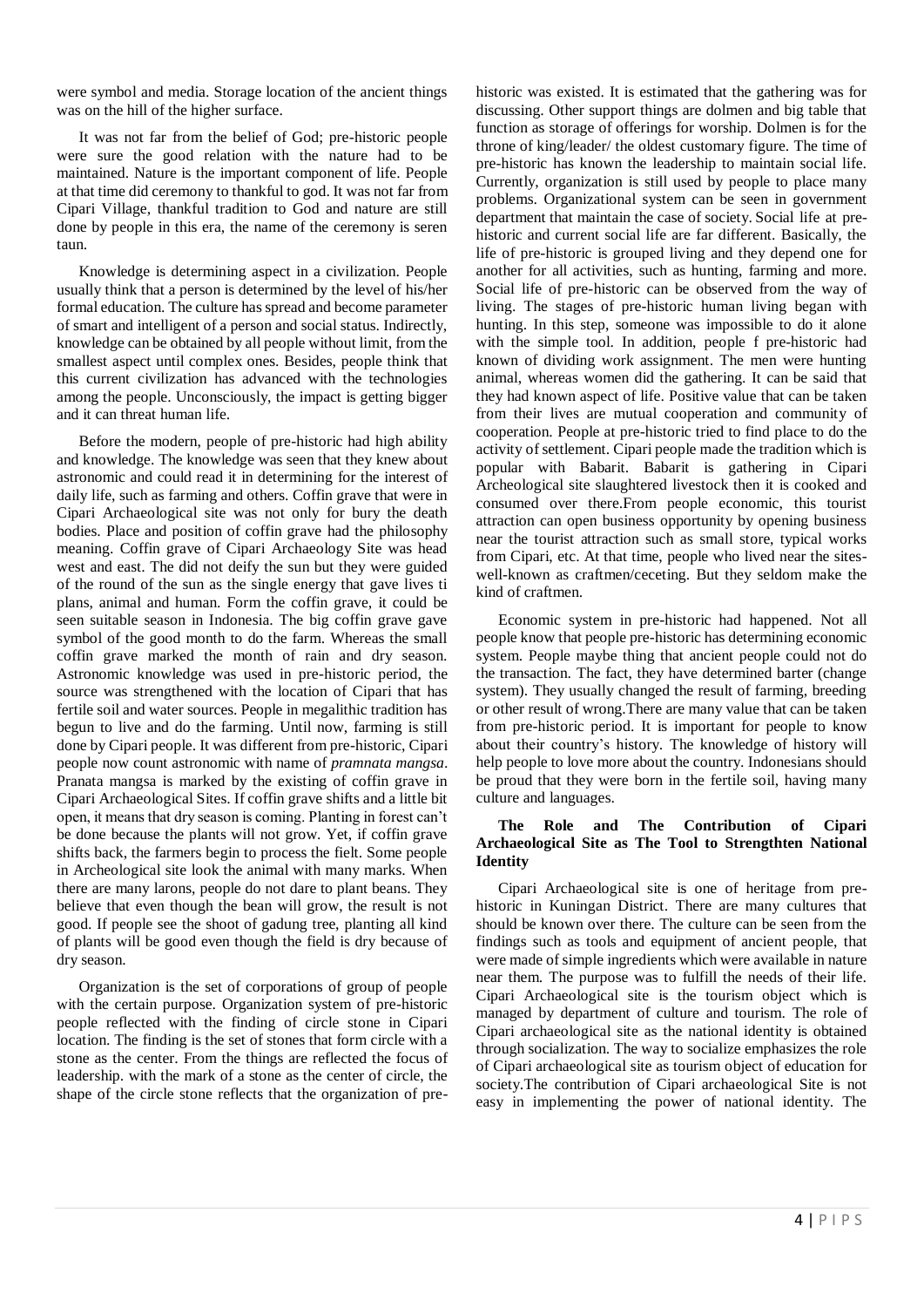obstacles usually appear. So far, the obstacles faced affect Cipari archaeological site. The obstacles usually come from internal and external Cipari Archaeological site. The location of Cipari is predicted to have big potential in saving ancient things more that people know. The potential is seen from the found things and knowledge and sciences which encourage that Cipari is one of location ancient people ever lived. If the area is excavated deeper, it possibly will find more ancient things and the side can be enlarged more. The plan is a good idea and it needs to be supported. However, in implementing the plan, there are always obstacles such as the lack of scientist and society's intention and the lack of financial. The alternative to attract the site is melting the pre-historic culture with Sundanese culture. The concept is conducted by building Sundanese traditional house. But the obstacle of the lack of financial does exist.

Appropriateness of Cipari Archaeological site as education tool for society is seen from culture value and tradition. The opinion is proved with the existing of abstract and concrete culture of Cipari Archaeological site. At glance, Cipari Archaeological site is more dominated by the culture of things such as Menhir, dolmen, dakon, altar, coffin grave and many tools/equipment. But they are studied deeper, Cipari Archaeological site had abstract culture as idea/concept in implementing the life of ancient people such as belief, social, knowledge, economic etc. The cultures are tradition of ancient society that was predicted in the end of Neolithic and the beginning of bronze. The culture was in between those both periods that was well-known as Megalithic. Megalithic tradition is society tradition of ancient people with big stones. The stones were adjusted to the needs of people at the period.

The culture in the heritage should be embedded to young generation through good education, culture. However, the reality of current education is establishing the society oriented to globalization and it is not suitable with the national identity. For example, the decreasing of unity and justice. Now, culture is changed by power culture and individualism. Society behave that they do not care about nature environment, social and their own culture. It is clear that the identity of Indonesia is depicted and it becomes the guideline to live in nation and state. The explanation is strengthened in UU 1945 which is revealed in Panacasila and the points that explains Indonesia has high culture with holding the values of God, Humanity, Unity, Deliberation and Justice. In line with Ki Hajar Dewantara (in Sa'adah, pg 151) explains that in education principle, there is culture principle, education is from the culture of the nation, but it follows the external culture according to the period. The real of points in pancasila can be seen in the form of culture in Cipari Archeological Site. Five points that were held by Indonesians the form of national identity also reflect to surrounding environment. The value of God can be seen in the belief of ancient people in pre-historic in menhir, the big straight stone. If it is observed, belief had existed and developed in civilization. Human had been able to appreciate and respect the surrounding environment. The belief was that life will go on even though the person died, there would be another life.

The other point is about humanity. Humanity concept in megalithic culture was formed in behavior in corpse burial. Corpse burial in megalithic period reflected that before people knew education, life had been civilized as the tradition which was done by society. People really appreciated death people and treat them well. They buried the corpses in grave crates with the things they needed and liked when they were still alive. The value thought that every human has to be treated well and fair.

Whereas unity value can be seen in human in pre-historic in group. Group culture which about living together was inherited to the previous generation, especially for Cipari society that had Babarit tradition, the tradition of slaughtering animals which then were cooked and served in Cipari Archaeological site. The tradition is no longer to be done. It can be estimated that the tradition was lost because of urbanization flow. People have desire to develop the life, in education, economic and other aspects. The condition gradually will scrape existing culture and form the new culture of society.

Other values are deliberation and agreement perceive in the thing of circle stone, circle stonein Cipari Archeaological site. The value is about leadership and organization based on deliberation and agreement in society. Society of pre-historic though more complex in fullfiling the needs of their lives.

And the value of justice perceive in the form of farming tradition which was done by antient people that characterize in the form of culture thing such as stone axes and others. People in pre-historic were able to cooperate in processing the field mutual prosperity. Based on the finding of ancient things in Cipari Archaeological sit, it can be predicted that people at that time were the human in the stage of farming. Ancient people in this stage were called as megalithic people. It is because the findings have good quality like other stone.

These kind of values are shifted. Philoshopy as life guidance of society has not implemented. The freedom and the way to live are wraped and protected by the law. In fact, the policy was made like forcing the society and their lives. It affects the decreasig of the love for the country. The lack of trust for the country is one of the big problem of Indonesia. The kind of problem will fade the identity of Indonesia. It is not easy to solve. It needs attention and cooperation from society and the gvernment. Recent study in Cipari Archaeological Site influences society's education. Self0awereness, certain limits, continuity of place and time, communication, interaction, integration, short-term and long-term visions, media assessment and responsibility are affected by variable education of Cipari Archaeological site. Self-awereness about the uniqueness of past time and the importance of the anchient things that are placed in the museum are the depiction of selfawereness quality collectively. Even though from the interview, there is possibility that people claim in owning the ancient things, bu because of the existing of this site, people aware to put the ancient things in Cipari archaeological site. The purposes of people visiting the museum are various. They usully visit to do the task, vacation, curiosity and others.